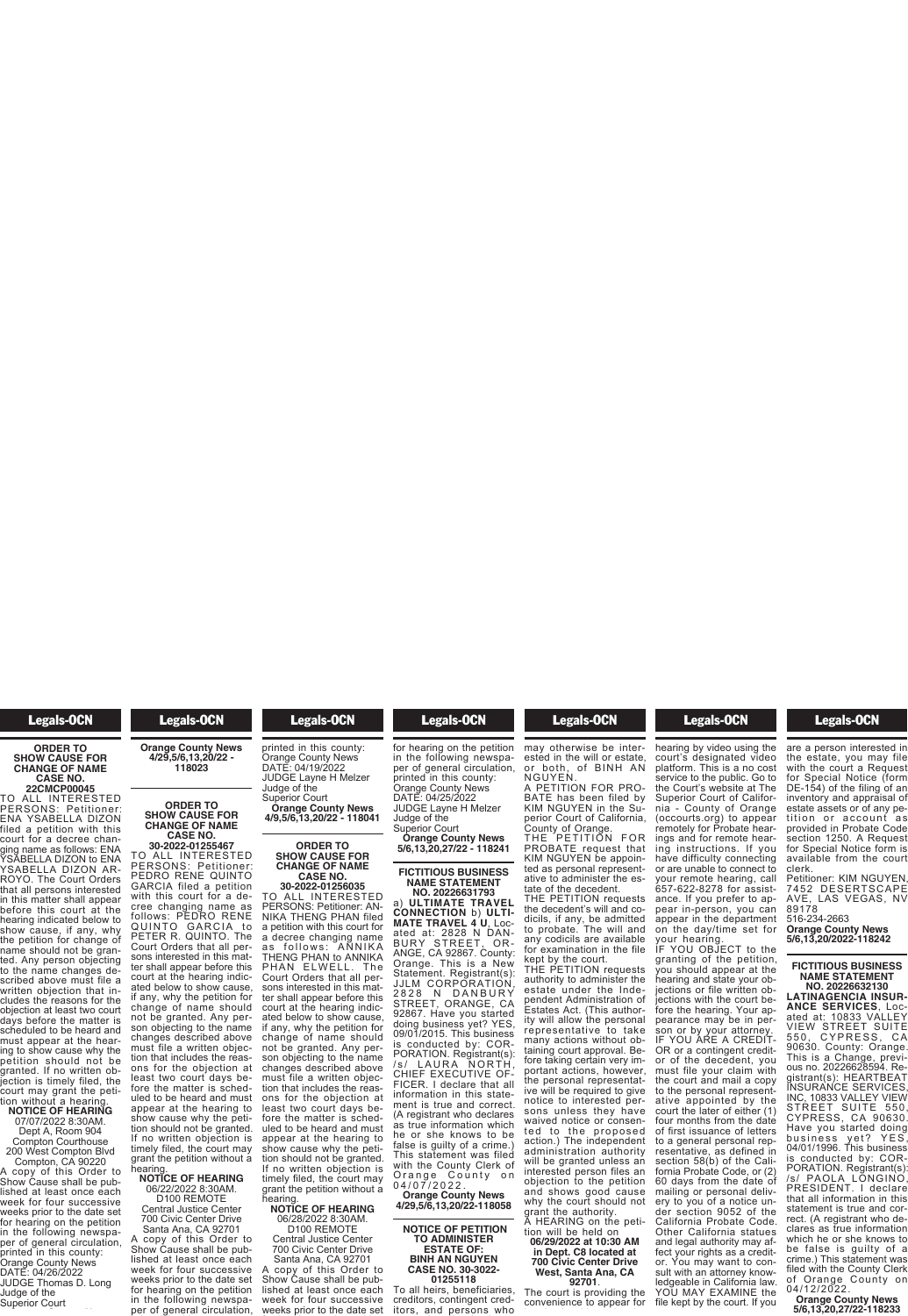# Legals-OCN

### **FICTITIOUS BUSINESS NAME STATEMENT NO. 20226632922**

**DRAGON CREATIVE LAB**, Located at: 4794 LARWIN AVE, CYPRESS, CA 90630. County: Orange. This is a New Statement. Registrant(s): SANGJIN LEE, 4794 LARWIN AVE, CYPRESS, CA 90630. Have you started doing business yet? YES, 04/01/2022. This business is conducted by: I N D I V I D U A L . Registrant(s): /s/ SANGJIN LEE. I declare that all information in this statement is true and correct. (A registrant who declares as true information which he or she knows to be false is guilty of a crime.) This statement was filed with the County Clerk of Orange County on 0 4 / 2 1 / 2 0 2 2 .

**Orange County News 5/6,13,20,27/22-118238**

### **FICTITIOUS BUSINESS NAME STATEMENT NO. 20226631772**

**GOOD SHEPHERD CON-STRUCTION**, Located at: 5439 DIRK CIRCLE, LA P A L M A , C A 90623. County: Orange. This is a New Statement. Registrant(s): MONTE BOB BAKER, 5439 DIRK CIRCLE, LA PALMA, CA 90623. Have you started doing business yet? YES, 07/31/1993. This business is conducted by: INDI-VIDUAL. Registrant(s): /s/ MONTE BAKER, OWNER. I declare that all information in this statement is true and correct. (A registrant who declares as true information which he or she knows to be false is guilty of a crime.) This statement was filed with the County Clerk of Orange County on

0 4 / 0 7 / 2 0 2 2 . **Orange County News 5/6,13,20,27/22-118306**

# **ORDER TO SHOW CAUSE FOR CHANGE OF NAME CASE NO.**

**22FL000219** TO ALL INTERESTED PERSONS: Petitioner: PRESLAV DJIPPOV and .<br>FI INA DJIPPOVA on behalf of KRISTIYAN PRESLAVOV DZHIPOV, a minor filed a petition with court for a decree changing name as follows: KRISTIYAN PRESLAVOV DZHIPOV to KRISTIAN PRESLAVOV DJIPPOV. The Court Orders that all persons interested in this matter shall appear before this court at the hearing indicated below to show cause, if any, why the petition for change of name should not be granted. Any person objecting to the name changes described above must file a written objection that includes the reasons for the objection at least two court days before the matter is scheduled to be heard and must appear at the hearing to show cause why the petition should not be granted. If no written objection is timely filed, the court may grant the petition without a

# hearing. **NOTICE OF HEARING** 06/29/2022 8:30AM.

L61 REMOTE Lamoreaux Justice Center 341 City Drive South

Orange, CA 92868 A copy of this Order to Show Cause shall be published at least once each week for four successive weeks prior to the date set for hearing on the petition in the following newspaper of general circulation, printed in this county: Orange County News DATE: 03/18/2022 JUDGE Julia A Palafox

Judge of the Superior Court **Orange County News 5/6,13,20,27/2022-118309** Legals-OCN

### **FICTITIOUS BUSINESS NAME STATEMENT NO. 20226633815**

**ANNA'S SPA**, Located at: 1106 E 17TH ST #A, SANTA ANA, CA 92705. County: Orange. This is a New Statement. Registrant(s): ZUOLING YANG, 922 E NEWMARK AVE #D, MONTEREY PARK, CA 91755. Have you started doing business yet? YES, 05/03/2022. This business is conducted by: I N D I V I D U A L . Registrant(s): /s/ ZUOL-ING YANG. I declare that all information in this statement is true and correct. (A registrant who declares as true information which<br>he or she knows to be or she knows to be false is guilty of a crime.) This statement was filed with the County Clerk of Orange County on

0 5 / 0 3 / 2 0 2 2 . **Orange County News 5/6,13,20,27/22-118305**

**NOTICE OF LIEN SALE AT PUBLIC AUCTION**

Notice is hereby given that personal property in the following units will be sold at public auction on June 7, 2022 AFTER 09:30 AM Pursuant to the California Self-Store Facility Act the sale will be conducted at Garden Grove U-Haul Center, 13042 Fairview St, Garden Grove, CA 92843 The items sold are generally described as follows: Clothing, furniture, and/or other household items stored by the following persons: UNIT # NAME 341 Nick Toleafoa 122 Julio Castillo 238 Enrique Rivera 5/13, 5/20/22 **CNS-3585176# O R A N G E C O U N T Y N E W S Orange County News**

**5/13,20/2022-118462 NOTICE OF LIEN SALE AT PUBLIC AUCTION**

Notice is hereby given that personal property in the following units will be sold at public auction on June 7, 2022 AFTER 09:30 AM Pursuant to the California Self-Store Facility Act the sale will be conducted at Westminster U-Haul Center, 7422 Garden Grove Bl Westminster, CA 92683 The items sold are generally described as follows: Clothing, furniture, and/or other household items stored by the following

| persons:                  |
|---------------------------|
| <b>SPACE NAME</b>         |
| W306 Ng Yeuk              |
| E122 Angel Alvarez        |
| W141 Craig Paxton         |
| W240 Jose Sanchez         |
| W228 Merle Bivens         |
| W131 Hector Guerro        |
| W307 Heather Chrisco      |
| W210 Janet Rodriguez      |
| W226 Merle Bivens         |
| E128 Robert Camacho       |
| 5/13, 5/20/22             |
| CNS-3585177#              |
| ORANGE COUNTY             |
| NEWS                      |
| <b>Orange County News</b> |
| 5/13,20/2022-118463       |
|                           |

**NOTICE OF LIEN SALE AT PUBLIC AUCTION** Notice is hereby given that personal property in the following units will be sold at public auction on June 7, 2022 AFTER 09:30 AM Pursuant to the California Self-Store Facility Act the sale will be conducted at Midway U-Haul Center, 15182 Beach Bl Westmin-ster, CA 92683

The items sold are generally described as follows: Clothing, furniture, and/or other household items stored by the following persons<br>UNIT # NAMF 338 Terry Clements

303 Bernadette Therese Topjian<br>5/13 5/20/22 5/13, 5/20/22 **CNS-3585178#**

**O R A N G E C O U N T Y N E W S**

### $\blacksquare$ **N E W S Orange County News 5/13,20/2022-118464**

**Legals-OCN** 

# **FICTITIOUS BUSINESS**

**NAME STATEMENT NO. 20226633507 TERRA SOLAR**, Located at: 42 S GLASSELL ST, ORANGE, CA 92866. County: Orange. This is a New Statement. Registrant(s): EDGAR O GUEVARA, 2009 W WASHINGTON AVE, SANTA ANA, CA 92706. Have you started doing business yet? NO. This business is conducted by: I N D I V I D U A L . Registrant(s): /s/ EDGAR GUEVARA. I declare that all information in this statement is true and correct. (A registrant who declares as true information which he or she knows to be false is guilty of a crime.) This statement was filed with the County Clerk of<br>Orange County on Orange County on 0 4 / 2 8 / 2 0 2 2 .

**Orange County News 5/13,20,27,6/3/22-118473 FICTITIOUS BUSINESS**

# **NAME STATEMENT NO. 20226634333**

**C H E L S E A B E W I C K LMFT**, Located at: 9 FLOWERDALE, LADERA RANCH, CA 92694. County: Orange. This is a New Statement. Registrant(s): CHELSEA BE-WICK, 9 FLOWERDALE, LADERA RANCH, CA 92694. Have you started doing business yet? NO. This business is conducted by: INDIVIDUAL. Registrant(s): /s/ CHELSEA BEWICK. I declare that all information in this statement is true and correct. (A registrant who declares as true information which he or she knows to be false is guilty of a crime.) This statement was filed with the County Clerk of Orange County on 0 5 / 0 9 / 2 0 2 2 . **Orange County News 5/13,20,27,6/3/22-118480**

**FICTITIOUS BUSINESS**

**NAME STATEMENT NO. 20226634363 MASALA CRAFT ANA-**

**HEIM2**, Located at: 575 W CHAPMAN AVE, ANA-HEIM, CA 92802-9280. County: Orange. This is a New Statement. Registrant(s): GURDEEP SINGH, 11412 CRISSEY WAY, GARDEN GROVE, CA 92840. Have you started doing business yet? NO. This business is conducted by: INDIVIDUAL. Registrant(s): /s/ GURDEEP SINGH. I declare that all information in this statement is true and correct. (A registrant who declares as true information which he or she knows to be false is guilty of a crime.) This statement was filed with the County Clerk of Orange County on 05/10/2022. **Orange County News**

# **5/13,20,27,6/3/22-118487 FICTITIOUS BUSINESS**

**NAME STATEMENT NO. 20226634390**

**HALIE'S HAIR**, Located at: 3800C BARRANCA PKWY, IRVINE, CA 92605. County: Orange. This is a New Statement. Registrant(s): HYEA SOOK CLOUTIER, 8195 E LOFTWOOD LN, OR-ANGE, CA 92867. Have you started doing business yet? NO. This busi-ness is conducted by: IN-DIVIDUAL. Registrant(s): /s/ HYEA CLOUTIER. I declare that all information in this statement is true and correct. (A registrant who declares as true informa-<br>tion which he or she knows to be false is guilty of a crime.) This statement was filed with the County Clerk of Orange

County on 05/10/2022. **Orange County News 5/13,20,27,6/3/22-118497**

# Legals-OCN

**FICTITIOUS BUSINESS NAME STATEMENT NO. 20226634438**

**ACTION SAFETY CON-SULTING**, Located at: 7003 EAST MONACO PARKWAY, ORANGE, CA 92867. County: Orange. This is a New Statement. Registrant(s): RANDY SOLINGER, 7003 EAST MONACO PARKWAY, ORANGE, CA 92867. Have you started doing business yet? NO. This business is conducted by: I N D I V I D U A L . Registrant(s): /s/ RANDY SOLINGER. I declare that all information in this statement is true and correct. (A registrant who declares às true information which<br>he or she knows to be she knows to be false is guilty of a crime.) This statement was filed with the County Clerk of Orange County on 0 5 / 1 0 / 2 0 2 2 .

**Orange County News 5/13,20,27,6/3/22-118518**

### **ORDER TO SHOW CAUSE FOR CHANGE OF NAME CASE NO. 30-2022-01258872**

TO ALL INTERESTED PERSONS: Petitioner: D'ANDRÉ SEVANT BROCK filed a petition with this court for a decree changing name as follows: D'ANDRE SEVANT BROCK to D'AN-RÉ SEVANT JACKSON. The Court Orders that all persons interested in this matter shall appear before this court at the hearing indicated below to show cause, if any, why the petition for change of name should not be granted. Any person objecting to the name changes described above must file a written objection that includes the reasons for the objection at least two court days before the matter is scheduled to be heard and must appear at the hearing to show cause why the petition should not be granted. If no written objection is timely filed, the court may grant the petition without a hearing.

### **NOTICE OF HEARING** 07/12/2022 8:30AM.

D100 REMOTE Central Justice Center 700 Civic Center Drive Santa Ana, CA 92701

A copy of this Order to Show Cause shall be published at least once each week for four successive weeks prior to the date set for hearing on the petition in the following newspaper of general circulation, printed in this county: Orange County News DATE: 05/10/2022 JUDGE Layne H Melzer Judge of the Superior Court **Orange County News**

**5/13,20,27,6/3/22 -118519**

### **FICTITIOUS BUSINESS NAME STATEMENT NO. 20226632344**

**PUBLIC LEGACY**, Located at: 1547 W KA-TELLA AVE, ORANGE, CA 92867. County: Orange. This is a New Statement. Registrant(s): PKB ENTERPRISES LLC & CHAD DICKEY, 18582 MARION WAY, VILLA PARK, CA 92861. Have you started doing business yet? NO. This business is conducted by: LIM-ITED LIABILITY PART-<br>NERSHIP. Registrant(s): /s/ CHAD DICKEY, MAN-AGING MEMBER/MAN-AGER. I declare that all information in this statement is true and correct. (A registrant who declares as true information which he or she knows to be false is guilty of a crime.) This statement was filed with the County Clerk of Orange County on 0 4 / 1 4 / 2 0 2 2 .

**Orange County News 5/13,20,27,6/3/22-118524**

# Legals-OCN

### **NOTICE OF PETITION TO ADMINISTER ESTATE OF:**

**KEVIN MARK OKHOLM, aka KEVIN M. OKHOLM CASE NO. 30-3022- 01258935-PR-LA-CJC**

To all heirs, beneficiaries, creditors, contingent creditors, and persons who may otherwise be interested in the will or estate, or both, of KEVIN MARK OKHOLM, aka KEVIN M. OKHOLM.

A PETITION FOR PRO-BATE has been filed by DENNIS OKHOLM in the Superior Court of California, County of Orange. THE PETITION FOR PROBATE request that DENNIS OKHOLM be appointed as personal representative to administer the estate of the decedent. A HEARING on the peti-

tion will be held on **JULY 28, 2022 at 2:00 PM in Dept. C8 located at 700 Civic Center Drive West, Santa Ana, CA 92701**.

The court is providing the convenience to appear for hearing by video using the court's designated video platform. This is a no cost service to the public. Go to the Court's website at The Superior Court of California - County of Orange (occourts.org) to appear remotely for Probate hearings and for remote hearing instructions. If you have difficulty connecting or are unable to connect to your remote hearing, call 657-622-8278 for assistance. If you prefer to appear in-person, you can appear in the department on the day/time set for your hearing.

IF YOU OBJECT to the granting of the petition, you should appear at the hearing and state your objections or file written objections with the court before the hearing. Your appearance may be in per-<br>son or by your attorney. IF YOU ARE A CREDIT-OR or a contingent creditor of the decedent, you must file your claim with the court and mail a copy to the personal representative appointed by the court the later of either (1) four months from the date of first issuance of letters to a general personal representative, as defined in section 58(b) of the California Probate Code, or (2) 60 days from the date of mailing or personal delivery to you of a notice under section 9052 of the California Probate Code. Other California statues and legal authority may affect your rights as a creditor. You may want to consult with an attorney knowledgeable in California law. YOU MAY EXAMINE the file kept by the court. If you are a person interested in the estate, you may file with the court a Request for Special Notice (form DE-154) of the filing of an inventory and appraisal of estate assets or of any petition or ac count a s provided in Probate Code section 1250. A Request for Special Notice form is available from the court clerk. Attorney for petitioner: MICHELLE C. BARTOLIC,

**ESQ** GOSTANIAN LAW G R O U P , P C 1201 DOVE ST., STE 475, NEWPORT BEACH, CA

92660 (949) 250-7800

**Orange County News 5 / 1 8 , 5 / 2 0 , 5 / 2 5 / 2 0 2 2 - 1 1 8 5 3 8**

# **NOTICE OF PETITION TO ADMINISTER ESTATE OF:**

**JOSEPHINE MORENO CASE NO. 30-3022- 01259033-PR-LA-CJC** To all heirs, beneficiaries,

clerk.

your hearing.

IF YOU OBJECT to the granting of the petition, you should appear at the hearing and state your objections or file written objections with the court before the hearing. Your appearance may be in person or by your attorney. IF YOU ARE A CREDIT-OR or a contingent creditor of the decedent, you must file your claim with the court and mail a copy to the personal representative appointed by the court the later of either (1) four months from the date of first issuance of letters to a general personal representative, as defined in section 58(b) of the California Probate Code, or (2) 60 days from the date of mailing or personal delivery to you of a notice under section 9052 of the California Probate Code. Other California statues and legal authority may affect your rights as a creditor. You may want to consult with an attorney knowledgeable in California law. YOU MAY EXAMINE the file kept by the court. If you are a person interested in the estate, you may file with the court a Request for Special Notice (form DE-154) of the filing of an inventory and appraisal of estate assets or of any petition or ac count a s provided in Probate Code section 1250. A Request for Special Notice form is available from the court

### **Legals-OCN DECEMBER 1989**

BATE has been filed by DESIREE MENDOZA in the Superior Court of California, County of Orange. THE PETITION FOR PROBATE request that DESIREE MENDOZA be appointed as personal representative to administer the estate of the decedent. THE PETITION requests authority to administer the estate under the Independent Administration of Estates Act. (This authority will allow the personal representative to take many actions without obtaining court approval. Before taking certain very important actions, however, the personal representative will be required to give notice to interested persons unless they have waived notice or consented to the proposed action.) The independent administration authority will be granted unless an interested person files an objection to the petition and shows good cause why the court should not grant the authority. A HEARING on the petition will be held on **JULY 27, 2022 at 10:30 AM in Dept. C8 located at 700 Civic Center Drive West, Santa Ana, CA 92701**. The court is providing the convenience to appear for hearing by video using the court's designated video platform. This is a no cost service to the public. Go to the Court's website at The Superior Court of California - County of Orange (occourts.org) to appear remotely for Probate hearings and for remote hearing instructions. If you have difficulty connecting or are unable to connect to your remote hearing, call 657-622-8278 for assistance. If you prefer to appear in-person, you can appear in the department on the day/time set for

MORENO.

488 S. Glassen St., S. Glassen St., S. Glassen St., S. Glassen St., S. Glassen St., S. Glassen ORANGE, CA 92866 (714) 941-8122 **Orange County News 5 / 1 8 , 5 / 2 0 , 5 / 2 5 / 2 0 2 2 - 1 1 8 5 3 9** To all heirs, beneficiaries, creditors, contingent creditors, and persons who may otherwise be interested in the will or estate, or both, of JOSEPHINE A PETITION FOR PRO-

### **NOTICE OF PETITION TO ADMINISTER ESTATE OF: JOSE LUIS MORENO CASE NO. 30-3022-**

**01259073-PR-LA-CJC** To all heirs, beneficiaries, creditors, contingent creditors, and persons who may otherwise be interested in the will or estate, or both, of JOSE LUIS MORENO.

A PETITION FOR PRO-BATE has been filed by DESIREE MENDOZA in the Superior Court of California, County of Orange. THE PETITION FOR PROBATE request that DESIREE MENDOZA be appointed as personal representative to administer the estate of the decedent. THE PETITION requests authority to administer the estate under the Independent Administration of Estates Act. (This authority will allow the personal representative to take many actions without obtaining court approval. Before taking certain very important actions, however, the personal representative will be required to give notice to interested persons unless they have waived notice or consented to the proposed action.) The independent administration authority will be granted unless an interested person files an objection to the petition and shows good cause why the court should not grant the authority.<br>A HEADING

A HEARING on the petition will be held on **JULY 27, 2022 at 10:30**

### **AM in Dept. C8 located at 700 Civic Center Drive**

**West, Santa Ana, CA 92701**.

The court is providing the convenience to appear for hearing by video using the court's designated video platform. This is a no cost service to the public. Go to the Court's website at The Superior Court of California - County of Orange (occourts.org) to appear remotely for Probate hearings and for remote hearing instructions. If you have difficulty connecting or are unable to connect to your remote hearing, call 657-622-8278 for assistance. If you prefer to appear in-person, you can appear in the department on the day/time set for

your hearing. IF YOU OBJECT to the granting of the petition, you should appear at the hearing and state your objections or file written objections with the court before the hearing. Your appearance may be in person or by your attorney. IF YOU ARE A CREDIT-OR or a contingent creditor of the decedent, you must file your claim with the court and mail a copy to the personal representative appointed by the court the later of either (1) four months from the date of first issuance of letters to a general personal representative, as defined in section 58(b) of the California Probate Code, or (2) 60 days from the date of mailing or personal deliv-<br>ery to you of a notice under section 9052 of the California Probate Code. Other California statues and legal authority may affect your rights as a creditor. You may want to consult with an attorney know-<br>ledgeable in California law. YOU MAY EXAMINE the file kept by the court. If you are a person interested in the estate, you may file with the court a Request for Special Notice (form DE-154) of the filing of an

& SARAH E. BREW-SAUGH, ESQ BURRIS LAW APC 488 S. GLASSELL ST

Attorney for petitioner: ARIANA A. BURRIS, ESQ. **Legals-OCN**  $\frac{1}{2}$